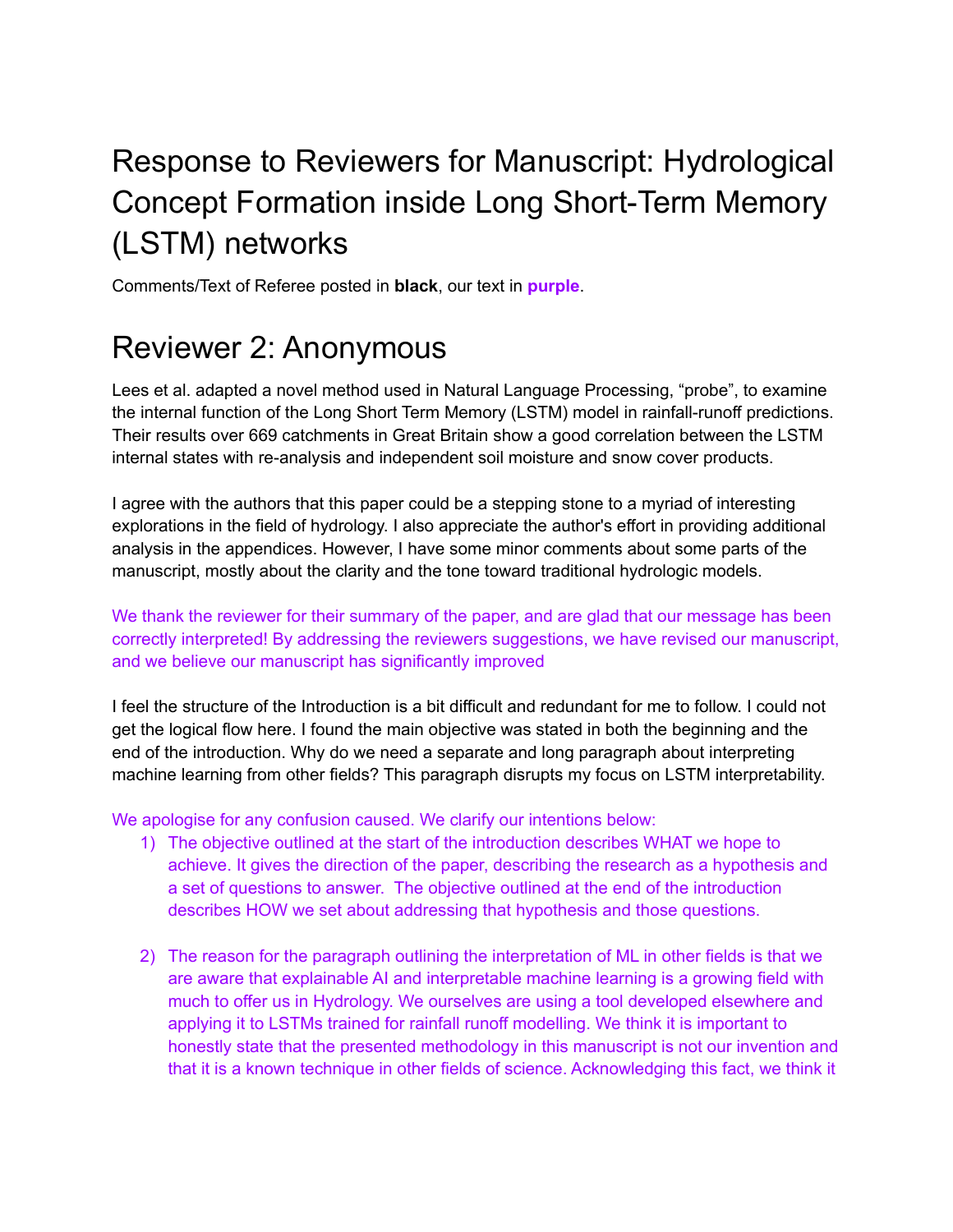### is important to give context about the state of ML interpretability outside of the field of hydrology.

I think the authors don't have to state that LSTM is the best rainfall-runoff model multiple times in the paper (Introduction and Conclusion). While this statement is still debatable, in my opinion, each rainfall-runoff model has its place in the modeling world. LSTM is increasing its popularity because of its robustness, computational efficiency and accuracy. Period. There is no need for bashing one over another.

We never intended to "bash" one model structure over the other, and have updated several sentences to avoid unfair criticism. We do share a pluralist view on the modelling landscape, where different models should be used for different tasks if they excel at them. Thus, we have tried to make our language as accurate and scientific as possible. To us, this also implies that the strong predictive performance of LSTM-based approaches for discharge modelling should not be played down, while also recognizing that other modelling approaches (such as physically based models) often provide very useful insights into the system being modelled and that system's dynamics. The purpose of this study was to bridge this gap and try to develop a methodology for providing a useful understanding of the LSTM-based approaches.

We believe the following four sentences, might be the cause of the reviewers concern:

- 1. Introduction: *"LSTMs have demonstrated state-of-the-art performance for rainfall-runoff modelling for a variety of locations and tasks [Frame et al., 2021a; Kratzert et al., 2018, 2019e; Lees et al., 2021b; Ma et al., 2020]*"
- 2. Conclusion: "*LSTM-based rainfall-runoff models offer good hydrological performance*"

We believe that these are important sentences because they motivate the manuscript, since there is a need to understand what these models are doing *because* of the fact that they offer highly accurate simulations.

3. L268: "*Firstly, the LSTM produces more accurate discharge simulations than any other hydrological model, and so we might expect that the intermediate variables are also better represented by the LSTM.,*"

We believe that this sentence is important because it outlines the logical steps in our thinking:

- 1) The LSTM is accurate at discharge simulation given meteorological inputs
- 2) Therefore, we expect the LSTM to have accurate intermediate representations of hydrological stores

In order to address the reviewer's concern, we will update the sentence to read: "*Firstly, previous studies have demonstrated that the LSTM produces more accurate discharge simulations when benchmarked against other hydrological models, and so we might expect that the intermediate variables and processes are also better represented by the LSTM.*"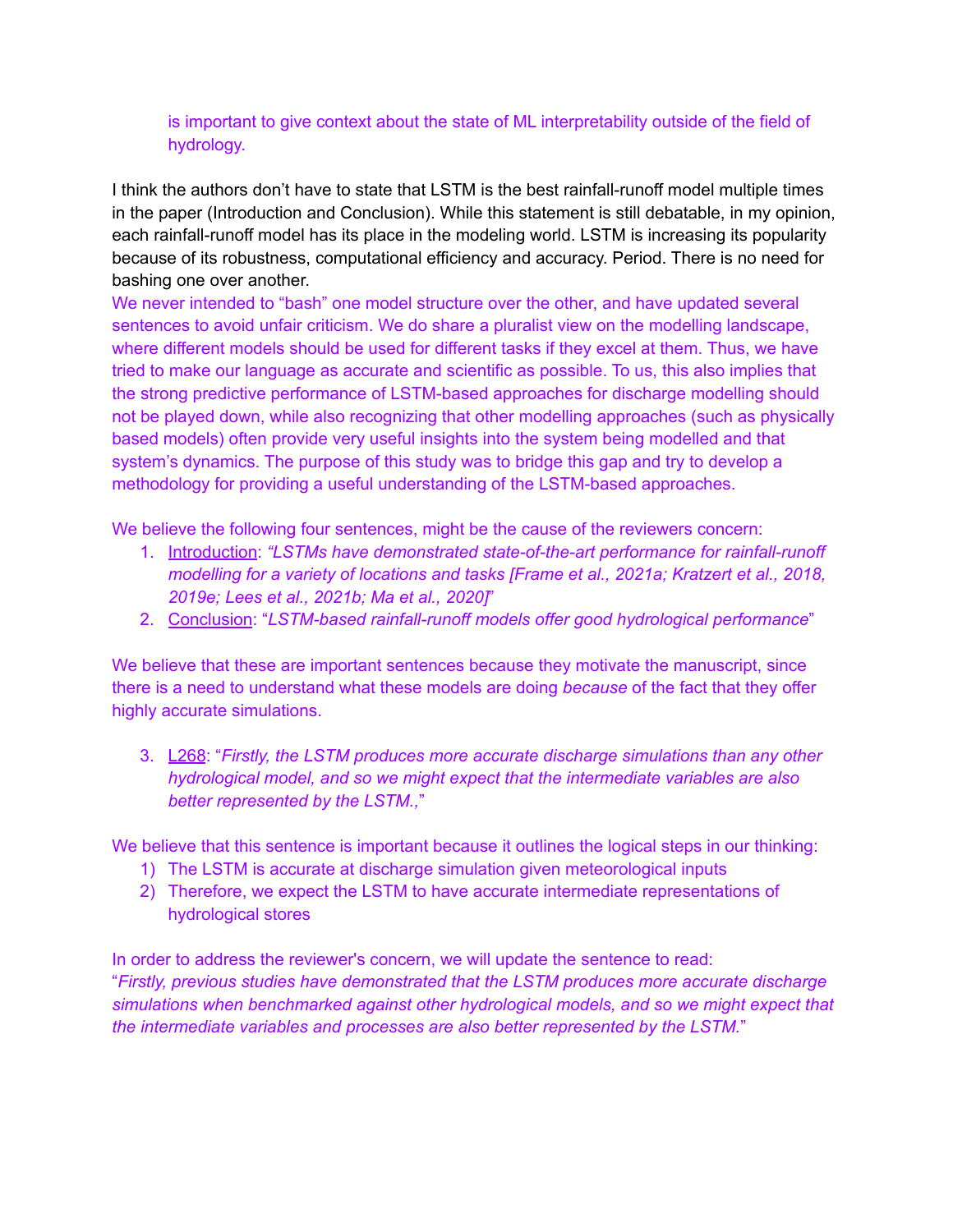L282: "*Since the LSTM is often the best performing rainfall-runoff model for discharge (Kratzert* et al., 2018, 2019c; Gauch et al., 2021; Frame et al., 2021; Gauch et al., 2020) it makes sense *to explore the soil moisture that the LSTM associates with a simulated level of discharge.* " This sentence adds another logical step to our argument outlined in the previous point:

3) Therefore, we can extract accurate soil moisture simulations that might be useful for other end users

In order to address the reviewer's concern, we will update this to the following: "*Since the LSTM is often the most accurate rainfall-runoff model for discharge (Kratzert et al., 2018, 2019c; Gauch et al., 2021; Frame et al., 2021; Gauch et al., 2020) it makes sense to explore the soil moisture that the LSTM associates with a simulated level of discharge.* "

Section 2.3 ERA5-Land Data: there is an imbalance between the descriptions of soil moisture and snow depth. I would expect to see more information about snow depth and its accuracy over GB.

We will update this section with a more complete discussion of the snow depth variable and its usefulness over GB, which now includes the following sentences:

"ERA5-Land data has demonstrated improved representation of snow depth, in part due to the increased spatial resolution which adds value in complex mountainous terrain due to improved representation of the orography, and therefore, a better representation of the surface air temperature (Munoz 2021). To our knowledge there are no direct verifications of the ERA5-Land snow product over the area in Northern Scotland where our snow-depth experiments are conducted. However, there is evidence to suggest that in mid-altitude ranges, the improved spatial resolution of ERA5-Land is a dominant factor in improving snow depth estimates, at least over the ERA5 product (Munoz 2021)."

Figure 2: no y label We will update this as proposed. (Thanks!)

Figure 5: no y label We will update this as proposed.

Line 249: I thought there are only two meteorological drivers (temperature and precipitation (line 6))?

Apologies, this is the model version with potential evapotranspiration, it's the same model setup as the 2021 benchmarking study (Lees et al 2021). We will update the associated lines describing model inputs.

#### Line 268: See the second opinion

"*Firstly, the LSTM produces more accurate discharge simulations than any other hydrological model, and so we might expect that the intermediate variables are also better represented by the LSTM.,*"

We believe that this sentence is important because it outlines the logical steps in our thinking:

4) The LSTM is accurate at discharge simulation given meteorological inputs